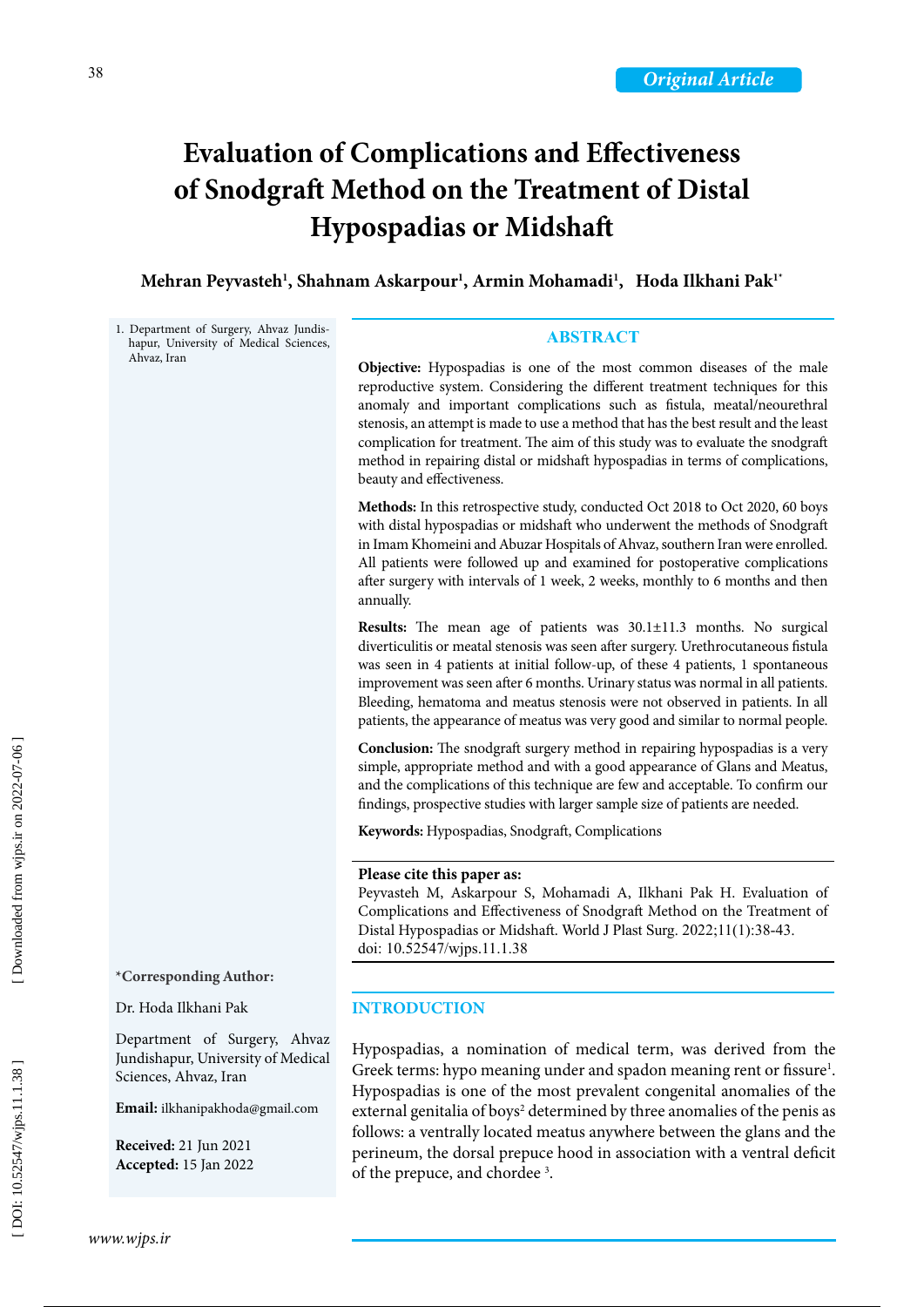The rate of hypospadias is reported 1/300 male births 4 . Hypospadias categorized into: anterior (50%) including glanular, coronal and subcoronal regions. Middle (30%) which includes the distal penile, mid-shaft and proximal penile regions, and the posterior type is 20% of cases including penoscrotal, scrotal and perineal.5, 6.

Tubularized incised plate urethroplasty (TIP) is the predominant method for repairing distal and midshaft hypospadias for at least two decades 7 , This technique is associated with good results in terms of cosmetic and function, where the urethral plate is narrow or shallow, these results may be compromised 8 . In TIP method, several complications have been reported, the most common of which is meatal / neourethral stenosis, for which several causes have been suggested<sup>9</sup>. In addition, urethrocutaneous fistula formation is the most common complication of hypospadias treatment with an incidence of between 4-25%10. Dorsal inlay graft urethroplasty (snodgraft), which uses a free graft on the posterior plate of the urethra, has been introduced as an effective method in treatment the distal hypospadias and mid-shaft, which has significant results in reducing the risk of meatal / neourethral stenosis due to the creation of appropriate depth and lack of scarring<sup>11</sup>.

Since the introduction of this method in 2000, few studies have been done on this technique and more studies are needed to confirm the applicability and safety of this method  $7, 12, 13$ . Hence, we aimed to evaluate the snodgraft method in repairing distal or midshaft hypospadias in terms of complications, cosmetic and effectiveness.

### **MATERIAL AND METHODS**

In this retrospective study, sixty children with distal hypospadias or midshaft referred to Abuzar and Imam Khomeini hospitals in Ahvaz, southern Iran

from October 2018 to October 2020 underwent Snodgraft surgery were enrolled. Children with proximal hypospadias, severe chordee, circumcised penis, and micropenis were excluded.

Distal hypospadias was defined as meatallocation distal to the mid penile shaft. The presence of chordee was checked with an artificial erection intraoperatively after degloving the penis when necessary. Micropenis was defined as stretched penile length less than 2.5 SD below mean normal for age.

In this study, optical magnification was used in all surgeries. The surgical procedure was as follows: After circumferential incision and degloving of the penis, diluted adrenaline was injected into the glans to prevent bleeding. Bilateral incisions were made along the urethral plate to prepare the glans wings. The urethral plate was cut longitudinally in the midline. The width and length of the incised urethral plate were measured, and depending on each patient, an inner prepuse was taken with a width of about 0.5-0.8 cm, and a length of 0.5-1.5 cm as a free graft from the dorsal preputial hood. Excess fat was removed. This was laid as a free graft in the diamond-shaped defect and sutured in place around its edges. In addition, a quilting stich was placed in the center of this graft to secure it in the depth of the neourethral groove. The urethral plate is then tabularized around an 8-Fr feeding tube. Using a continuous subcuticular absorbable suture in two layers. In all of the cases, a vascularized tunica vaginalis flap was used to cover the graft, and then, the glans wings were closed, followed by the skin cover. The bandage and catheter were kept for one week. **Figure 1** shows the steps of the snodgraft method for hypospadias treatment.

Patients were followed up in the hospital daily and after discharge at intervals of one week, two weeks, monthly for up to 6 months, and then annually (for 18 months). During repeated visits based on history



Figure 1: Snodgraft technique for hypospadias repairing **1 - B 1 - C 1 - D**

**Figure 1:** Snodgraft technique for hypospadias repairing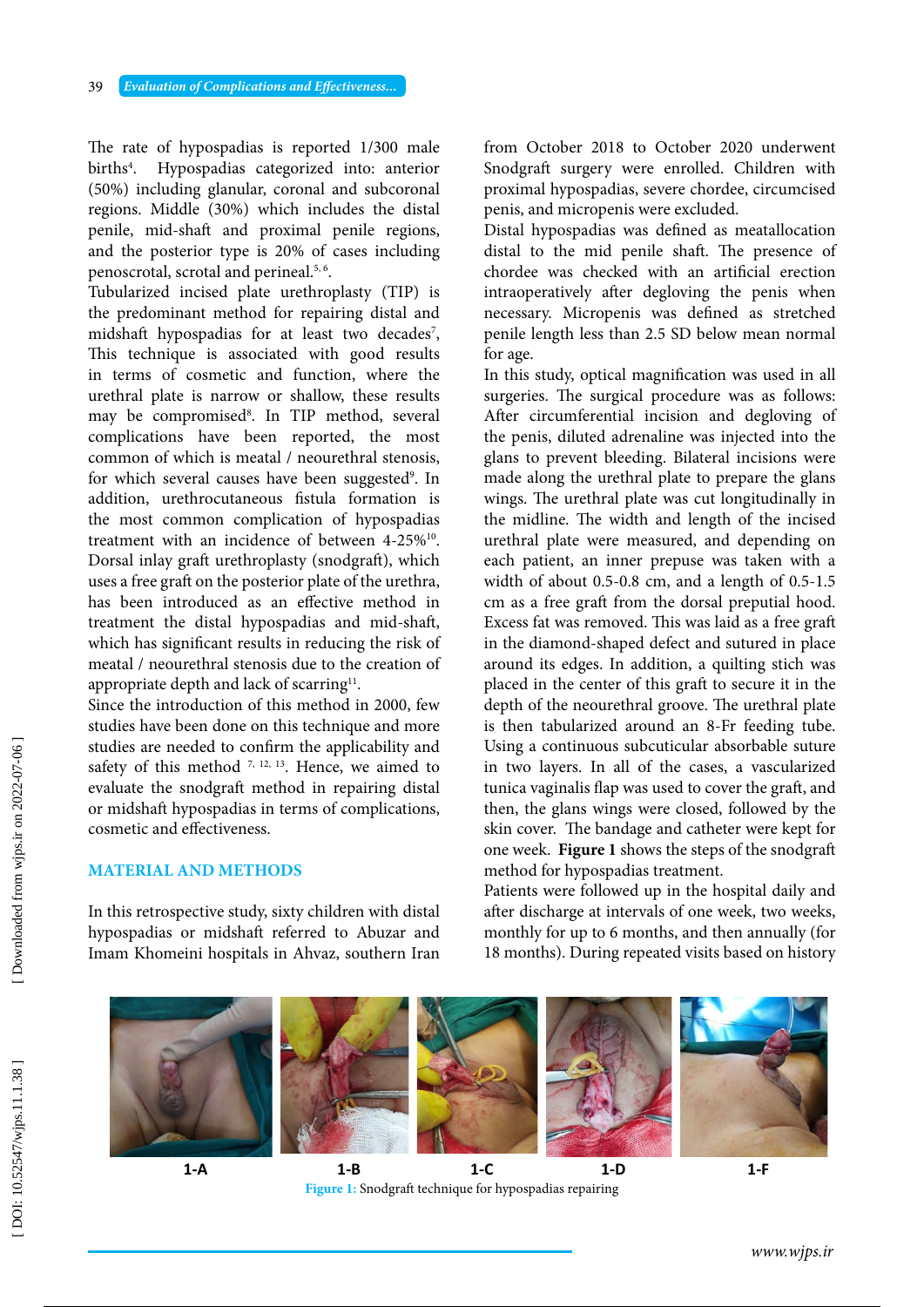and physical examination, the appearance of glans, penis cover, chordee, deviation of urine flow were examined and the presence on meatal/neourethral stenosis was assessed by checking the calibration of the neourethra with approximately 1 cm insertion of a feeding tube that was the same size as the intraoperative catheter. Patient's characteristics, including age, postoperative bleeding, hematoma, meatal stenosis, fistula, urethral stricture, wound infection, detachment of the wound edge, recorded daily until hospitalization, were recorded in a questionnaire. Those patients who had incomplete records were excluded from the study.

The written informed consent was obtained from all parents of patients or legal guardians. The approval was obtained from the ethics committee of Ahvaz Jundishapur University of Medical Sciences before the study (IR.AJUMS.HGOLESTAN. REC.1399.114).

# *Statistical Analysis*

Data were analyzed using IBM SPSS software package version 22. Kolmogorov–Smirnov test was used to determine the normal or abnormal distribution of quantitative data. Descriptive statistics were presented as mean ± standard deviation (SD) for quantity values and frequency (percentage) for qualitative values.

# **RESULTS**

Sixty patients referred to Ahvaz hospitals for the treatment of distal hypospadias or midshaft were examined. The mean age of patients was 30.1±11.3 months. The age of two patients was less than 10 months, and the highest frequency (13 patients) were related to children aged 35 to 40 months. In terms of birth weight, 18.30% of patients were less than 2500 grams. Gestational age at birth in 25.30% of patients were less than 37 weeks. Family history of hypospadias was positive in 10% of patients. The most common type of distal hypospadias was coronal (30%). The mean number of hospitalization days in the studied samples was 3.95±1.86 days. The duration of hospitalization was three days with the highest frequency (29 people). Regarding the duration of surgery, the mean surgery time of the samples was 103.90±25.54 with a minimum of 60 and a maximum of 140 minutes. Detailed demographic and clinical features of the studied patients are shown in Table 1.

All patients were followed up after surgery with intervals of 1 week, 2 weeks, monthly to 6 months and then annually (18 months in total). In this study, no diverticulitis or meatal stenosis were seen after surgery. Moreover, hematoma and bleeding were not observed in any of the patients.

| <u>2002 - 11 D emograpme and emmedi endiacelle of patients</u> |                                   |                 |  |  |  |
|----------------------------------------------------------------|-----------------------------------|-----------------|--|--|--|
| Characteristics                                                | <b>Results</b>                    |                 |  |  |  |
| Age (Month) (Mean $\pm$ SD)                                    |                                   | $30.2 \pm 11.3$ |  |  |  |
|                                                                | $<$ 2500                          | 11(18.30)       |  |  |  |
| Birth weight (Gram) (n, %)                                     | >2500                             | 49 (71.70)      |  |  |  |
| Gestational age (week) (n, %)                                  | <37                               | 15(25.00)       |  |  |  |
|                                                                | $\geq$ 37                         | 45 (75.00)      |  |  |  |
| Family history (n, %)                                          | Yes                               | 6(10)           |  |  |  |
|                                                                | N <sub>o</sub>                    | 54 (90)         |  |  |  |
|                                                                | Mid penile                        | 11(18.34)       |  |  |  |
| Types of distal hypospadias                                    | Glanular                          | 5(8.33)         |  |  |  |
|                                                                | Coronal                           | 18(30)          |  |  |  |
|                                                                | Subcoronal                        | 26(43.33)       |  |  |  |
| Duration of hospitalization (day) (Mean±SD)                    |                                   | $3.95 \pm 1.86$ |  |  |  |
|                                                                | Operation time (minute) (Mean±SD) | 103.90±25.54    |  |  |  |

**Table 1:** Demographic and clinical characteristics of patients **Table 1:** Demographic and clinical characteristics of patients

| Table 2: Postoperative complications of snodgraft procedure in hypospadias repair |
|-----------------------------------------------------------------------------------|

|                                   |           | . .        |            |                                                         |
|-----------------------------------|-----------|------------|------------|---------------------------------------------------------|
| Complications                     | Frequency | Percentage | Group      | Visit                                                   |
| Fistula                           |           | 6.66       | Mid penile | The first and second week and<br>follow-up for 6 months |
| Meatal stenosis                   |           |            |            |                                                         |
| Wound infection and glans rupture |           | l.66       | Subcoronal | The first and second week                               |
| Bleeding                          |           |            | -          | ۰                                                       |
| Hematoma                          |           |            |            | $\overline{\phantom{a}}$                                |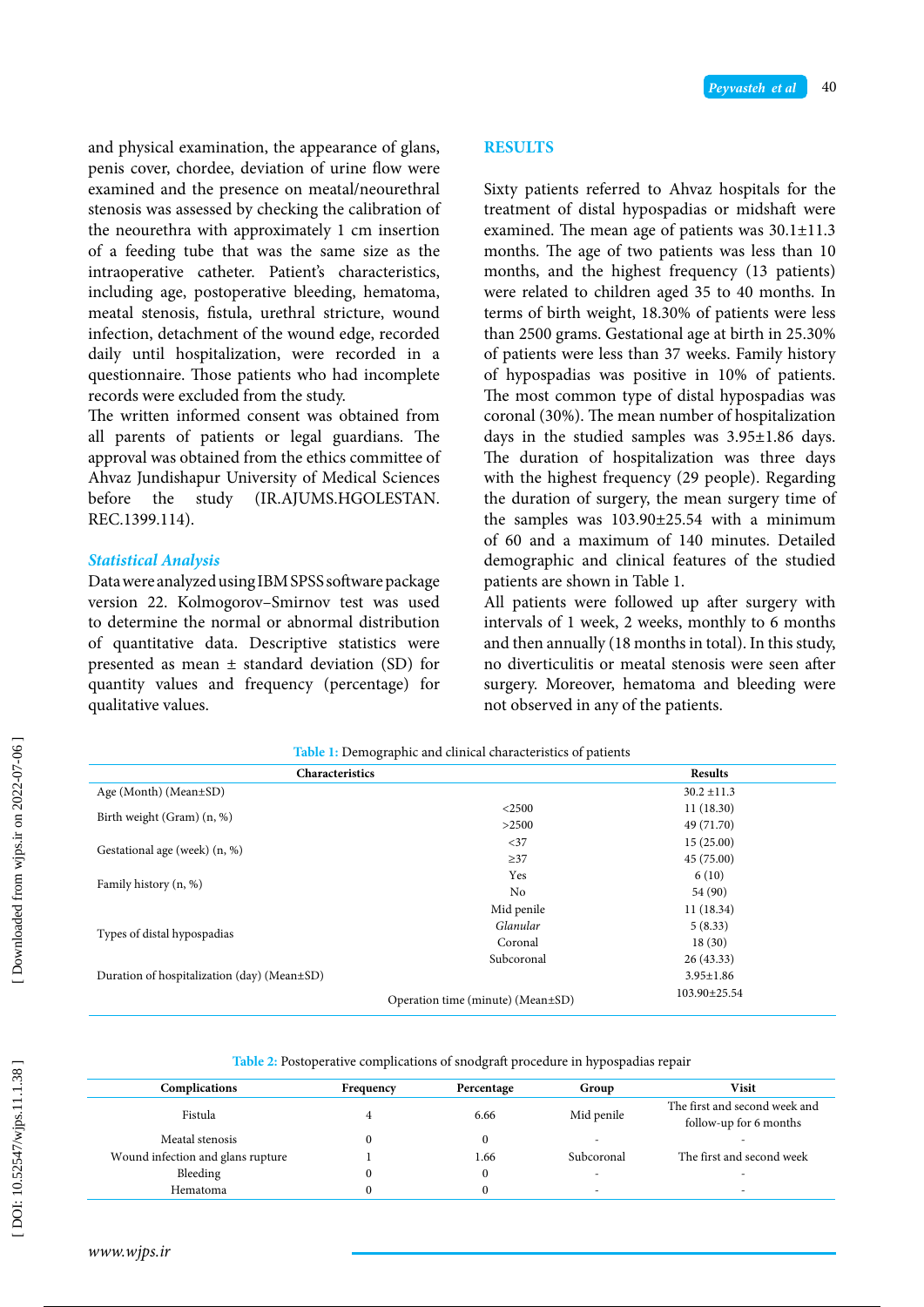

**Figure 2:** Follow-up of two patients after 6 months

 There was a case of wound infection (1.66%) followed by complete opening of the operation site due to the use of ashes by the parents on the wound based on the indigenous belief in wound disinfection. Urethrocutaneous fistula was seen in 4 patients (6.66%) in the initial follow-up and out of these 4 patients, 1 patient spontaneous improvement was seen after 6 months. In the other 3 patients, reconstructive surgery was performed, which was successful in all 3 cases, and no case of urethral meatal stenosis was seen on the calibration of the neourethra. In all patients, the appearance of mateus was very suitable and similar to normal people. The shape of the mateus was longitudinal and slit. Urinary status was normal in all patients and sint. Urinary status was normal in all patients<br>  $\frac{S_1}{S_2}$  and no urinary retention was observed in any case. The frequency of postoperative complications of snodgraft procedure are provided in Table 2. Figure 2 shows the follow-up of two patients after 6 months.

#### **DISCUSSION**

Hypospadias is a common disease with unknown causes in terms of variety and severity. The purpose of hypospadias repair is to normalize function and appearance. The optimal age for surgical intervention is still under discussion and is affected by the risks of anesthesia, tissue dimensions at different ages, postoperative complications, and the impact of psychological and social dimensions. Functional and visual outcomes in the long run are generally acceptable, but still lower than in men without hypospadias<sup>14, 15</sup>.

The aim of this study was to evaluate the snodgraft method in the repair of distal or midshaft hypospadias in terms of complications, cosmetic and effectiveness in 60 patients referred to Ahvaz hospitals.

So far, no agreement has been reached on an ideal technique for repairing hypospadias. The Snodgrass w-up and technique was revolutionary in this way and became one of the most widely used techniques for repairing distal hypospadias. It has many benefits, such as better beauty of the meatus at the tip of the penis and a flat phallus<sup>16</sup>. On the other hand, some common complications associated with snodgrass urethroplasty include fistula, meatus stenosis, and nethral stricture. Many changes have been described urethral stricture. Many changes have been described to reduce these complications, including vertical hole configuration, back cut changes, and inlay brmal in all patients hole configuration, back cut changes, and inlay<br>bserved in any case. The graft<sup>17</sup>. Narrow urethral plate and even plate incision were considered as the most common causes of Snodgrass complications. The snodgraft technique was first described by Kolon and Gonzales, which partially eliminated the disadvantages of Snodgrass. Snodgraft filled out the traditional hypospadias repair criteria and was a successful addition to the armamentarium of the hypospadiologist<sup>13</sup>.

In a study to investigate the snodgraft method in the treatment of distal hypospadias, the results showed that on average 2.4 years of follow-up, there was no meatal stenosis or diverticulum at the graft site 7 . In addition, urinary fistula was observed in 10 patients (9.8%), slit-like appearance of neomeatus was observed in all patients. None of the patients who underwent Snodgraft surgery had meatal/ neourethral stenosis 7 , which is consistent with the results of the current study. In the present study, fistula was observed in 4 patients (6.66%) and meatal stenosis was not observed in any of the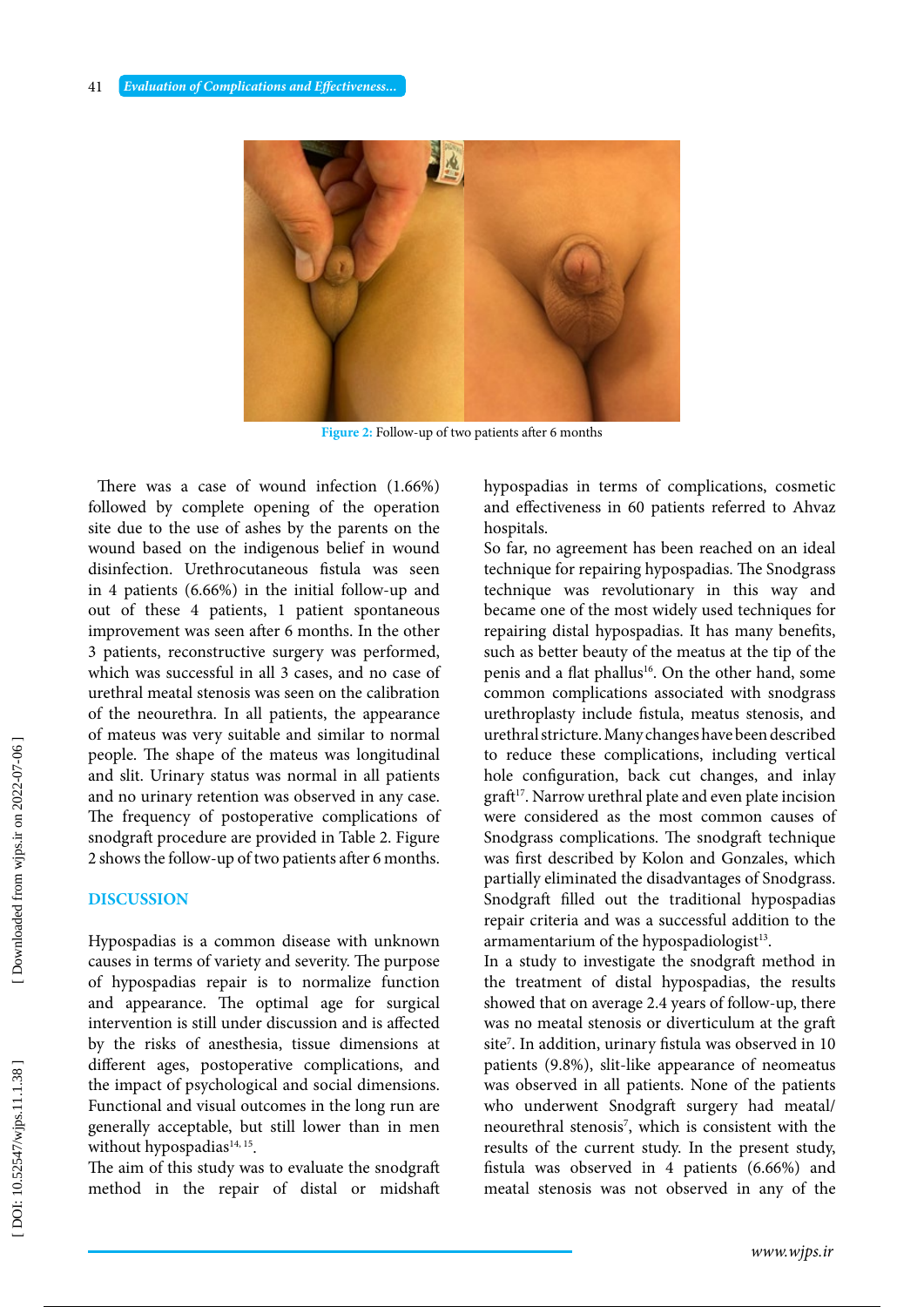patients. Urinary status was normal in all patients and no patients developed obstructive urinary flow. Similar to our result, in another study, no obstructive urinary flow pattern was detected during follow-up of patients 7 .

In another study to evaluate the snodgraft method in patients with distal hypospadias, none of the 14 patients had meatal stenosis with a mean follow-up of 18 months $12$ , which was in line with our results. Fistula was observed in one patient<sup>12</sup>, while in the present study, fistula was observed in 4 patients  $(6.66\%)$ .

According to the study of Eldeeb et al., the snodgraft method was not superior to the snodgrass operation in the narrow plate of a healthy urethra<sup>11</sup>. Moreover in the study of Eldeeb, there were no differences between both groups regarding the outcomes such as fistula, meatal stenosis and dehiscence<sup>11</sup>. Although the snodgrass method is a common method with excellent results and few complications, the snodgraft method is quite suitable for creating a deep and wide urethral plate. In addition, snodgraft has clearly reduced the two-step procedure performed due to the shallow depth of the urethral or small penis. Furthermore, the snodgraft technique partially eliminated the disadvantages of other methods such as fistula and stenosis<sup>11</sup>. One of the limitations of this study is the small sample size.

# **CONCLUSION**

The snodgraft surgery method in repairing hypospadias is a very simple, appropriate method with a good appearance of glans and meatus, and the complications of this technique are few and acceptable. The functional and cosmetic results in the short-term follow up were excellent, however, the permanence of the surgical results requires that these patients be followed up for longer. It is suggested that in a multicenter study with higher sample size, hypospadias surgery be evaluated by snodgraft method, and in addition to determining short-term complications, cosmetic results, sexual function and satisfaction after puberty and sexual life be followed for a long time.

# **ACKNOWLEDGEMENTS**

The authors are thankful of Clinical Research Development units, Imam Khomeini and Abuzar Hospitals for their assistance.

#### **CONFLICT OF INTERESTS**

None declared.

#### **REFERENCES**

- 1. Almusafer M, Mezban SG, Faisal M. The outcome of double dartos versus single layer flap in snodgrass urethroplasty for distal hypospa-dias repair in basra training center of urology. *Basrah Journal of Surgery* 2021;**27**(2):2.
- 2. Van der Zanden L, Van Rooij I, Feitz W, Franke B, Knoers N, Roeleveld N. Aetiology of hypospadias: a systematic review of genes and environment. *Hum Reprod Update* 2012;**18**(3):260-83.
- 3. Pramod S, Anukethan J. Short term outcomes of snodgrass urethroplasty in distal and mid penile hypospadias. *Int Surg J* 2018; **5**(5):1878-81.
- 4. Sheikh MA, Latif T, Ahmad JAM. Hypospadias repair in children: 10-years experience at shaikh zayed hospital lahore. *The Professional Medical Journal* 2019;**26**(07):1020-6.
- 5. Zain AZ. Snodgrass urethroplasty for mid and distal penile hypospadias. *Iraqi J Med Sci* 2017;**15**(3).
- 6. Askarpour S, Peyvasteh M, Mohamadi A, Khoshkhabar M. Comparative Study of Modifying Meatal Advancement Glandular with Release Chordi versus Snodgrass Surgical Methods Regarding the Repair of Distal Hypospadias. *World J Plastic Surg* 2021;**10**(3):73.
- 7. Silay MS, Sirin H, Tepeler A, et al. "Snodgraft" technique for the treatment of primary distal hypospadias: pushing the envelope. *J Urol* 2012;**188**(3):938-42.
- 8. Holland A, Smith G. Effect of the depth and width of the urethral plate on tubularized incised plate urethroplasty. *J Urol* 2000;**164**(2):489-91.
- 9. Wilkinson DJ, Farrelly P, Kenny SE. Outcomes in distal hypospadias: a systematic review of the Mathieu and tubularized incised plate repairs. *J Pediatr Urol* 2012; **8**(3):307-12.
- 10. Bakan V, Yildiz A. Dorsal double-layer dartos flap for preventing fistulae formation in the Snodgrass technique. *Urol Int* 2007;**78**(3):241-4.
- 11. Eldeeb M, Nagla S, Abou-Farha M, Hassan A. Snodgrass vs Snodgraft operation to repair the distal hypospadias in the narrow urethral plate. *J Pediatr Urol* 2020;**16**(2):165. e1-. e8.
- 12. Gundeti M, Queteishat A, Desai D, Cuckow P. Use of an inner preputial free graft to extend the indications of Snodgrass hypospadias repair (Snodgraft). *J Pediatr Urol* 2005; **1**(6):395-6.
- 13. Kolon Tf, Gonzales Et. The dorsal inlay graft for hypospadias repair. *J Urol* 2000;**163**(6):1941-3.
- 14. Leunbach TL, Springer A, Williamson PR, Ahmed SF.